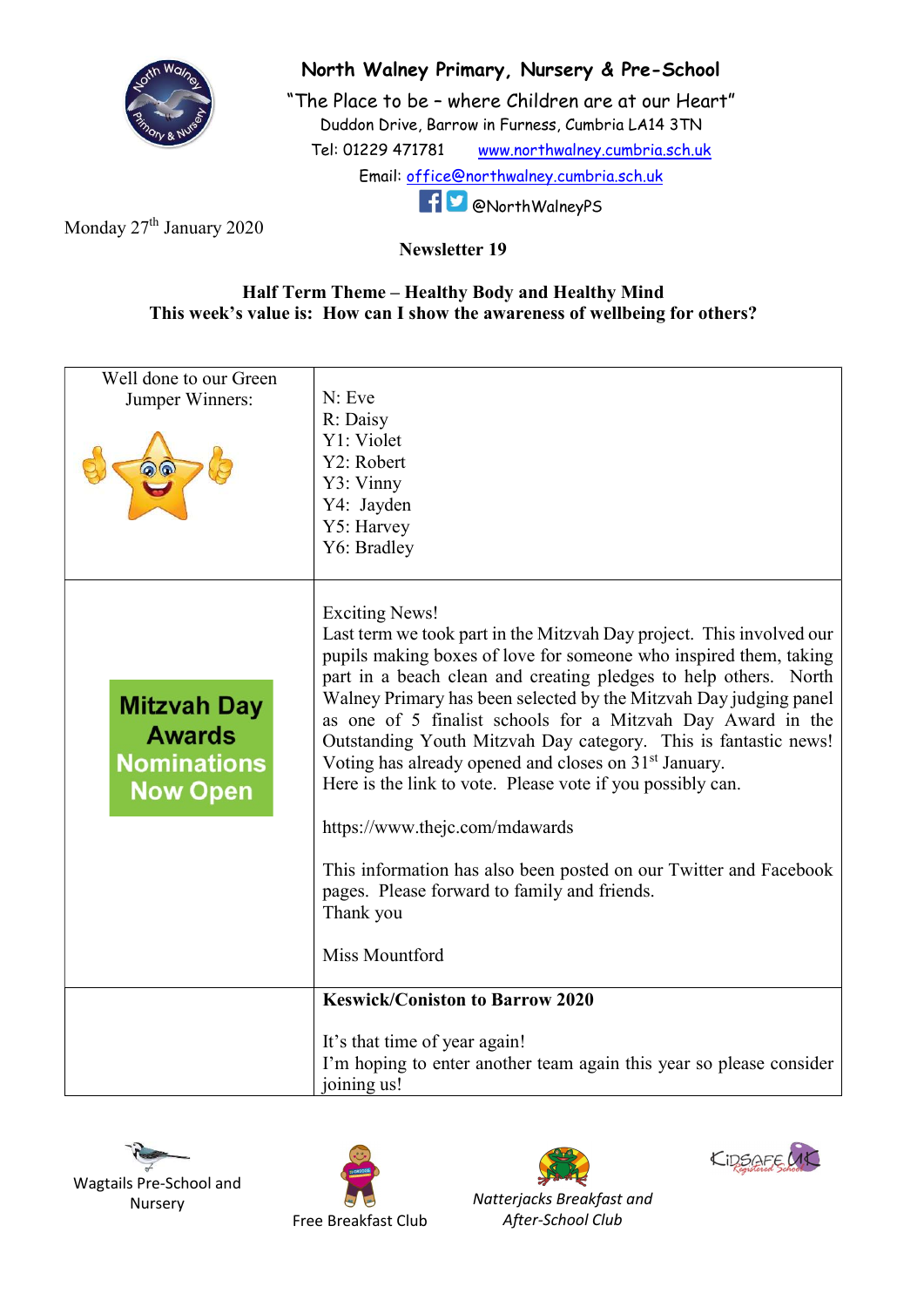|                                     | Registration opens on 20 <sup>th</sup> January and there is a discount for<br>registering early. £10 early registration fee. This reverts to £20 in<br>February.<br>The walk is on Saturday $2nd$ May 2020<br>If you are able to take part, you must register on the Keswick to<br>Barrow website and then bring your walker ID number into the office.<br>I will then be able to add you to our team. Just decide on your<br>challenge - walk from Coniston or from Keswick!<br>If you don't want to walk but wish to help we will need people to<br>volunteer on the day to support our walkers.                                                                                                                                                                                                                               |
|-------------------------------------|----------------------------------------------------------------------------------------------------------------------------------------------------------------------------------------------------------------------------------------------------------------------------------------------------------------------------------------------------------------------------------------------------------------------------------------------------------------------------------------------------------------------------------------------------------------------------------------------------------------------------------------------------------------------------------------------------------------------------------------------------------------------------------------------------------------------------------|
| WEEK<br>3 - 9 FEBRUARY 2020         | <b>Children's Mental Health Week</b><br>3rd <sub>-9<sup>th</sup> February 2020</sub><br>Set up by children's mental health charity Place2Be, the week<br>shines a spotlight on the importance of children and young people's<br>mental health. This year's theme is Find your Brave.<br>Throughout the week the children will be taking part in activities<br>about being brave.<br>The aims of the week are:<br>To explore and support bravery in all shapes and sizes<br>To understand that life is full of small brave steps<br>To understand that sharing your worries with an adult<br>you trust is a brave thing to do<br>To develop ways to Find your Brave<br>If you wish to know more, please take a look at the website<br>childrensmentalhealthweek.org.uk. There is lots of information for<br>teachers and parents. |
| Don't forget<br>parents<br>evening! | <b>Parents' Evening</b><br>This term parents evening will be on Wednesday 11 <sup>th</sup> March.<br>Closer to the date I will send out a letter so you can make an<br>appointment to see your child's teacher.                                                                                                                                                                                                                                                                                                                                                                                                                                                                                                                                                                                                                  |

## Important Dates

| Date                               | Event |
|------------------------------------|-------|
| Monday 27 <sup>th</sup> January    |       |
|                                    |       |
|                                    |       |
| Tuesday 28 <sup>th</sup> January   |       |
|                                    |       |
| Wednesday 29 <sup>th</sup> January |       |
|                                    |       |
|                                    |       |